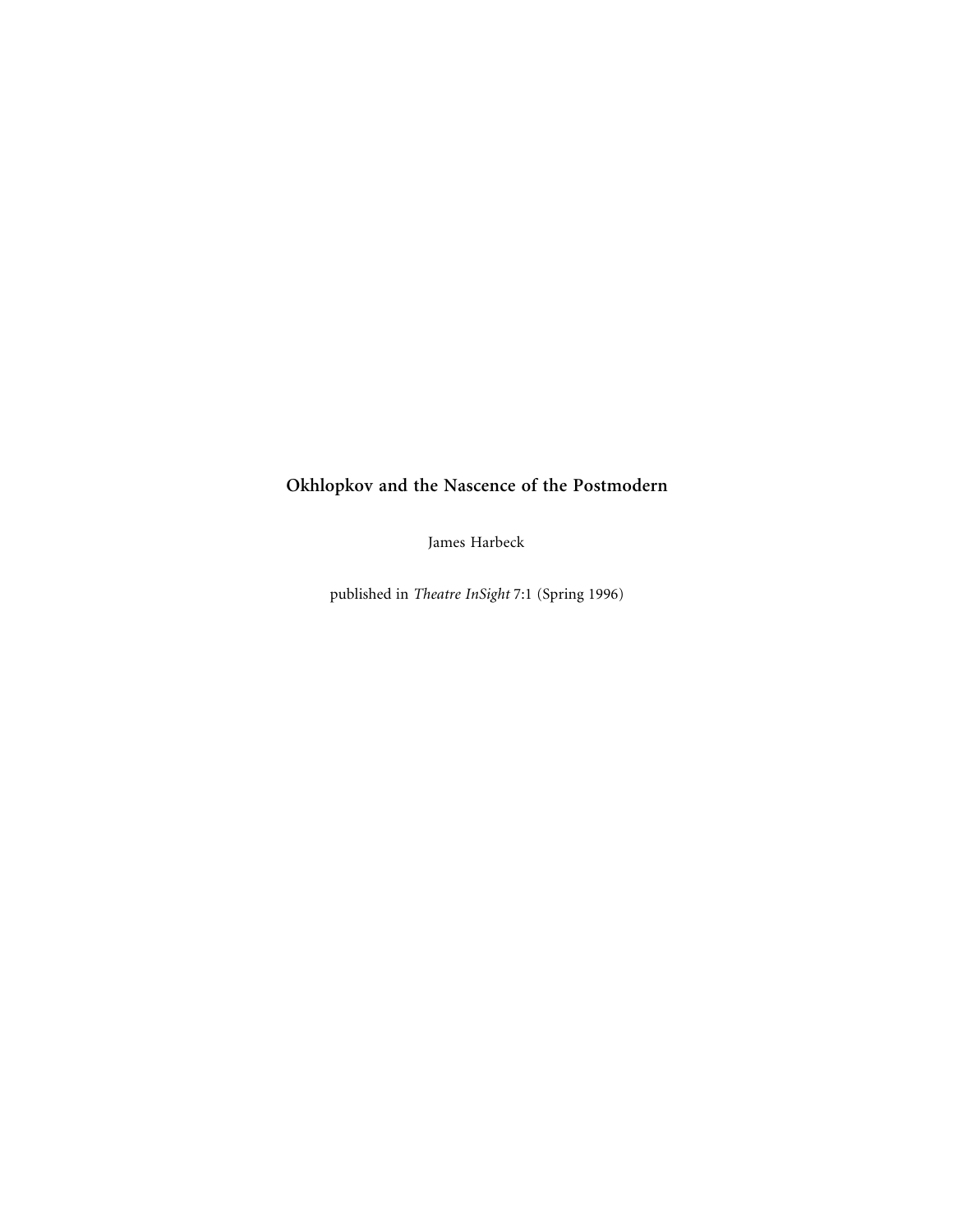From 1930 to 1937, Nikolai Pavlovich Okhlopkov was the artistic director of the Realistic Theatre in Moscow. His work there during that time made the theatre's name something of an oxymoron, for in the half-dozen productions for which he was responsible there<sup>1</sup> he discarded the proscenium and many of the conventions of "realistic" staging in favor of a style which was cinematic in its treatment of action (with cuts back and forth between different scenes and with music used as in movies) and what is today often called "environmental" in its use of the theatre space. It was a remarkable and somewhat seminal period of experimentation; it was also, in the sphere of Soviet theatre, a brief and isolated one. Other directors maintained the proscenium style of staging; even Meyerhold did not genuinely discard it. And, after the Realistic Theatre was taken away from Okhlopkov in 1937, he was also forced to retreat to the proscenium, although he did what he could when he could still to extend the stage into the auditorium or to put some of the audience on the stage. $<sup>2</sup>$ </sup>

For the purposes of this paper, Okhlopkov's Realistic Theatre work is interesting in that we may discern in it early stirrings of the postmodern. Not of postmodern*ism*; not that he expressed a postmodern philosophical perspective; but that his intentional aesthetics and their realization in the productions in question were nascently postmodern, and that the experience of viewing them was also conducive to

<sup>1</sup> *The Start,* 1932; *The Mother,* 1932; *The Iron Flood,* 1934; *Aristocrats,* 1935; *Othello,* 1936; and *Colas Breugnon,* 1937. <sup>2</sup>

 $^2$  In the 1940s, '50s and '60s, at the Theatre of Drama, later named the Mayakovsky Theatre, he continued to flout the box-set convention, using minimal or symbolic staging, often revolves, and sometimes a *hanamichi* through the middle of the audience to the back of the house; some productions also had small sections of audience seating onstage. However, he was unable to reconfigure the interior of the theatre or remove the proscenium. His first productions at the Realistic Theatre are generally considered to have been his most innovative, and they are the most exemplary for the purposes of this essay.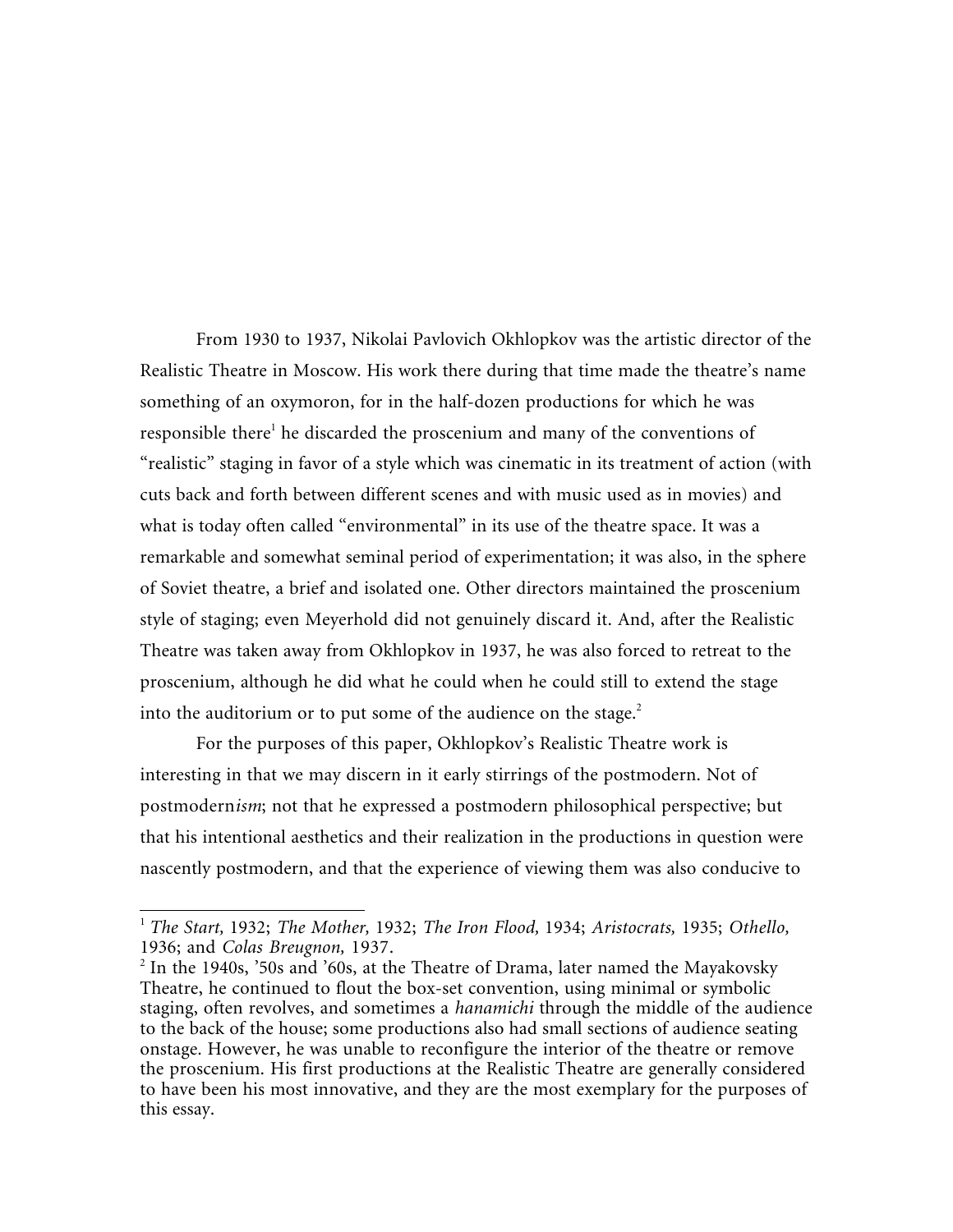the development of a postmodern ethos. This is primarily due to their exposure of the communicative act and their catalyzation of awareness of distance, difference, between sender and receiver and between the world of the audience and the world of the performance. From this comes the undermining of metanarratives, which is the basis of the postmodern. This ethos being inherently inimical to a consolidated ideocracy, it is no wonder that Okhlopkov was forced into more traditional manners of staging after the 1930s. And yet Okhlopkov was an ardent supporter of the socialist ideal. His work is thus also interesting for how we may see, in hindsight, the extent to which his style could actually serve to work against his espoused ideology.

## **I**

In his book *Theatre in Soviet Russia,* André van Gyseghem gives six principles quoted from Okhlopkov as "the basic principles of his theatre." These principles describe well the nature of his Realistic Theatre work; in summary, they are as follows: 1) to discard the box stage and use any part of the auditorium which served the purpose; 2) to allow the stage to surround the audience as well as the audience the stage; 3) to use "montage action" similar to that of cinematic technique ("the action may be transferred from one of our stage sets to another frequently situated some distance from the first, not only at the end of one episode and the beginning of another, according to the author's instructions, but at any time within the episode"); 4) to use music as an aid to setting the mood and pulse of the play; 5) through close actor-audience proximity, to necessitate unusual exactness in the actor's technique; 6) to use a genuine language of the theatre rather than a "naïve photographic naturalism." Okhlopkov concluded: "Thus we assert the realism of the theatre through theatrical means, appealing to the imagination of the spectator and at the same time providing it with a powerful stimulus. Thus the audience co-operates with the actors in every performance, so that the actors applaud the audience as well as the audience the actors" (van Gyseghem 1943, 193-195).

These principles and their realization, taken individually, are neither entirely original nor even entirely new. "Theatricality" has (as the very existence of the term shows) been more the norm than the exception throughout much of theatrical history.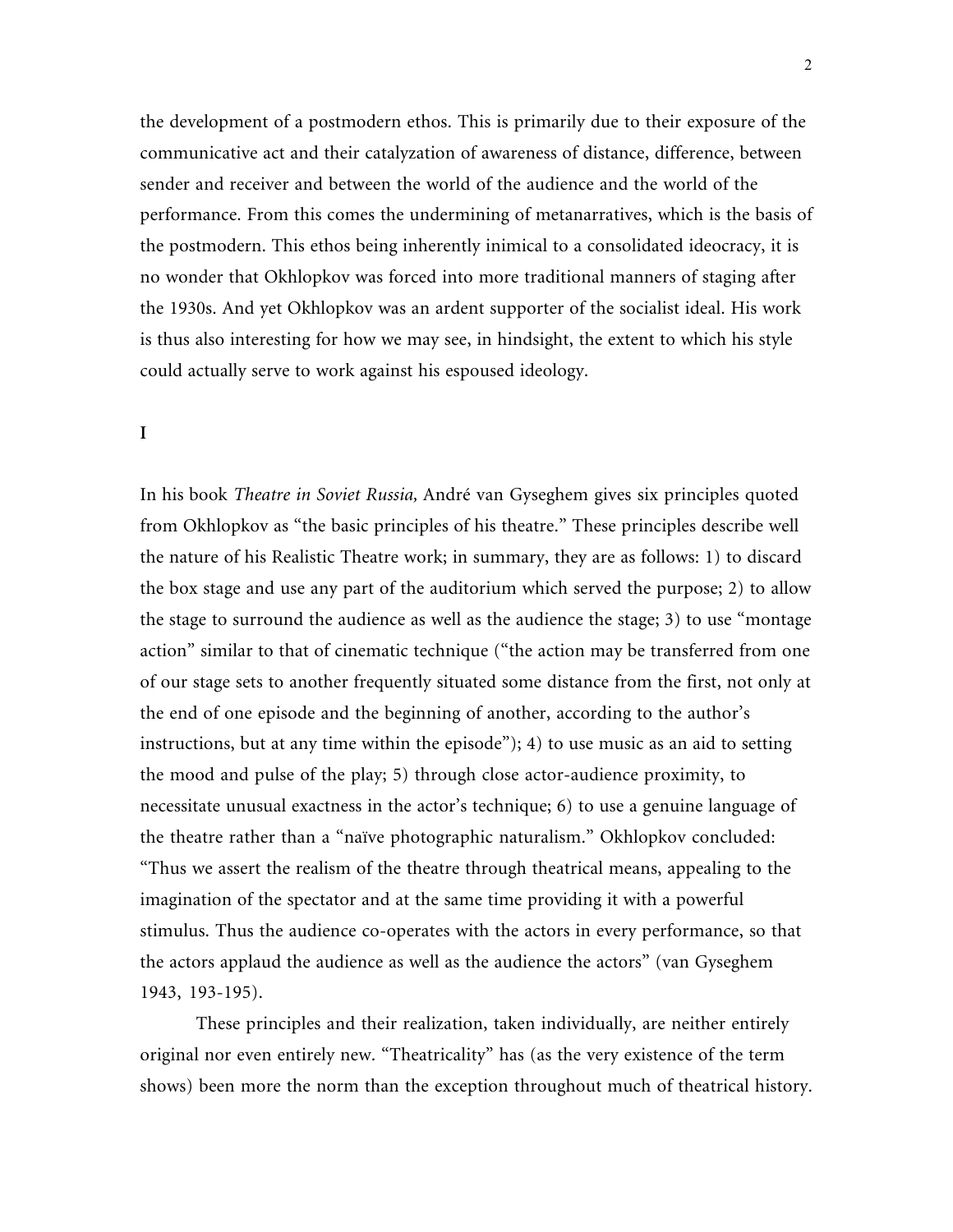But a return to "theatricality" after the dominance of "naturalistic" staging is not a return to the old manner of seeing the drama any more than egress from a tunnel into the open air means that one is in the same valley as one was in before entering the tunnel. The resurgence of such theatricality is a *post*-Enlightenment moment, not an atavistic irruption of a *pre*-Enlightenment aesthetic.

Even in the post-Enlightenment sphere, however, Okhlopkov's style was not without precedent. In fact, it was a logical development in its time and place. Adolphe Appia and Jacques Copeau had ripped out their proscenium arches, although the stage and the audience remained in opposition. The Futurists and Dadaists had played games with language and expression, as well as involving the audience in some of their pieces (some examples are to be found in Aronson 1981, 34-36). Max Reinhardt also aimed at involving the audience more closely, although his staging largely preserved the actor-audience distinction, and Erwin Piscator was trying surrounding the audience by 1926. The "Constructivist" experimentation with staging was in full swing by the early 1930s in the Soviet Union, and in fact was soon to hit a roadblock called "socialist realism". Experiments in non-"realistic" staging, making use of metaphor, synecdoche and other fancies, were also carried out in the early 1930s at the Liberated Theatre of Prague and elsewhere by Jiri Frejka, Jindrich Honzl, Emil Burian, and others;<sup>3</sup> none of the Czechs, however, rearranged the actor-audience relationship as radically as they rearranged the stage space. Likewise, Okhlopkov's mentor, Vsevolod Meyerhold, had introduced many of the "theatrical" means of which Okhlopkov subsequently availed himself, and had experimented with audience contact as early as his 1921 production of *Mystery-Bouffe.* It was for Meyerhold that El Lissitzky produced the often-reproduced (in books) but never realized surround staging design for Tretyakov's *I Want a Child.* Notwithstanding this, however, Meyerhold never truly did away with the proscenium, and Okhlopkov harshly criticized him for it: "Meyerhold actually cut the continually developing line of revolutionary theatre architecture. He threatened to do away with the stage; he even removed the curtains

<sup>&</sup>lt;sup>3</sup> Burian continued experimenting throughout the 1930s at his D34 (subsequently D35 through D41) theatre, swinging between antipolitical and politically engaged in his philosophy of theatre but always ostending the theatrical means (see Burian 1976). It may be of interest that Jan Mukarovsky based a structuralist theory on Burian's work, given that post-modern is generally understood as *post*-structuralist, at least in theory.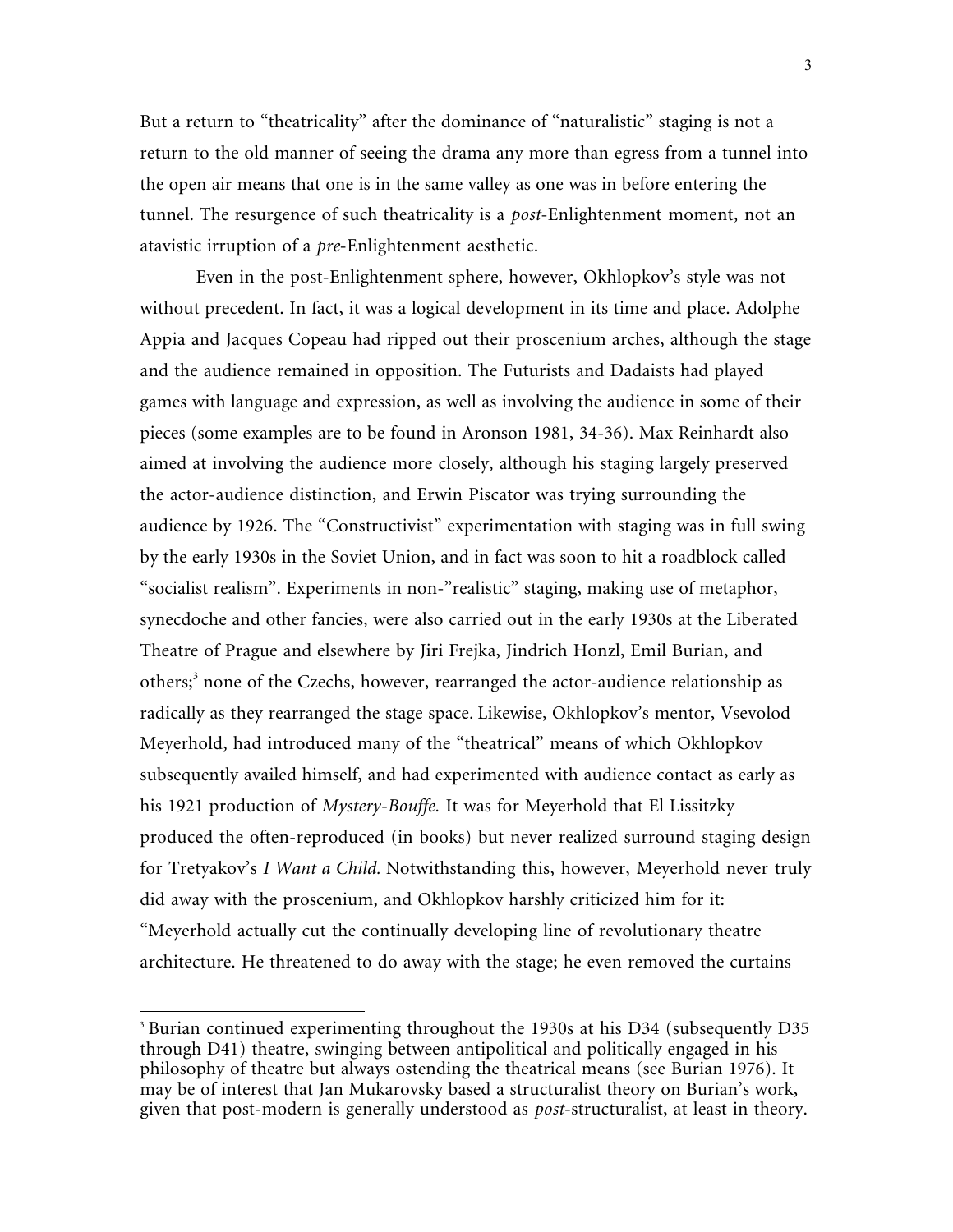forever from his stage; but his constructivism not only retained the stage, but the elaboration of the stage as an element that Constructivism required. Meyerhold sanctioned the existence of the stage" (Strasberg and Kingsley 1973, 122). Meanwhile, in Poland, Zygmunt Tonecki summed up Reinhardt, Piscator, Meyerhold, Kiesler, Gropius, *et alia*, in his 1929 article "The Theatre of the Future," which called for annular staging (see Aronson 1981, 239-241).<sup>4</sup> His design was not realized, but Andrzej Pronaszko and Szymon Syrkus produced scattered stagings in the later 1930s under Tonecki's influence. Okhlopkov's particular distinction is as the first director to stage according to *all* of his espoused principles—and to such a degree (Arnold Aronson (1981, 117) calls Okhlopkov's first productions "the first truly environmental theatre productions of the twentieth century")—and as effectively the only one to do so in Soviet Russia. It is my intention to present him not as an entirely unique case but as an exemplary one.

What Okhlopkov's style was in actual practice varied a bit. In all cases the details were shaped by the smallness of the Realistic Theatre, which was the smallest professional space in Moscow, seating only 325 people. This enforced a certain closeness.<sup>5</sup> In the first production, *The Start* (1932), the proscenium arch was still intact. Some of the audience was seated up on what had been the stage, and the performance space was a ramp that rose up on both sides and looped overhead, as well as a small space between the two parts of the audience. Often action took place simultaneously in different places or in rapid alternation. For *The Mother* (1932), listed as directed by Pavel Tsetnerovich but largely guided by Okhlopkov's hand, the entire space was gutted and reconfigured. There was a small round platform in the middle, with four sections of audience surrounding and facing it; the audience were in turn surrounded by a raised platform, with metal grillework in front of it, which was connected by four aisles to the center stage. The staging was rather spare.. In contrast with this was the heavily detailed hillside which was built for *The Iron Flood* (1934); the

<sup>4</sup> And in France in 1932 Antonin Artaud articulated his "Theatre of Cruelty", arguably the unattainable apotheosis of ideals such as Okhlopkov's.

<sup>&</sup>lt;sup>5</sup> Okhlopkov had earlier staged a "mass action" in Irkutsk which involved much more space and people (estimates run up to 20,000), and he would later work in larger theatres; he also envisioned the building of a theatre which would allow flexible staging and an audience of about 3,000. However, in all cases his aim was to bring the audience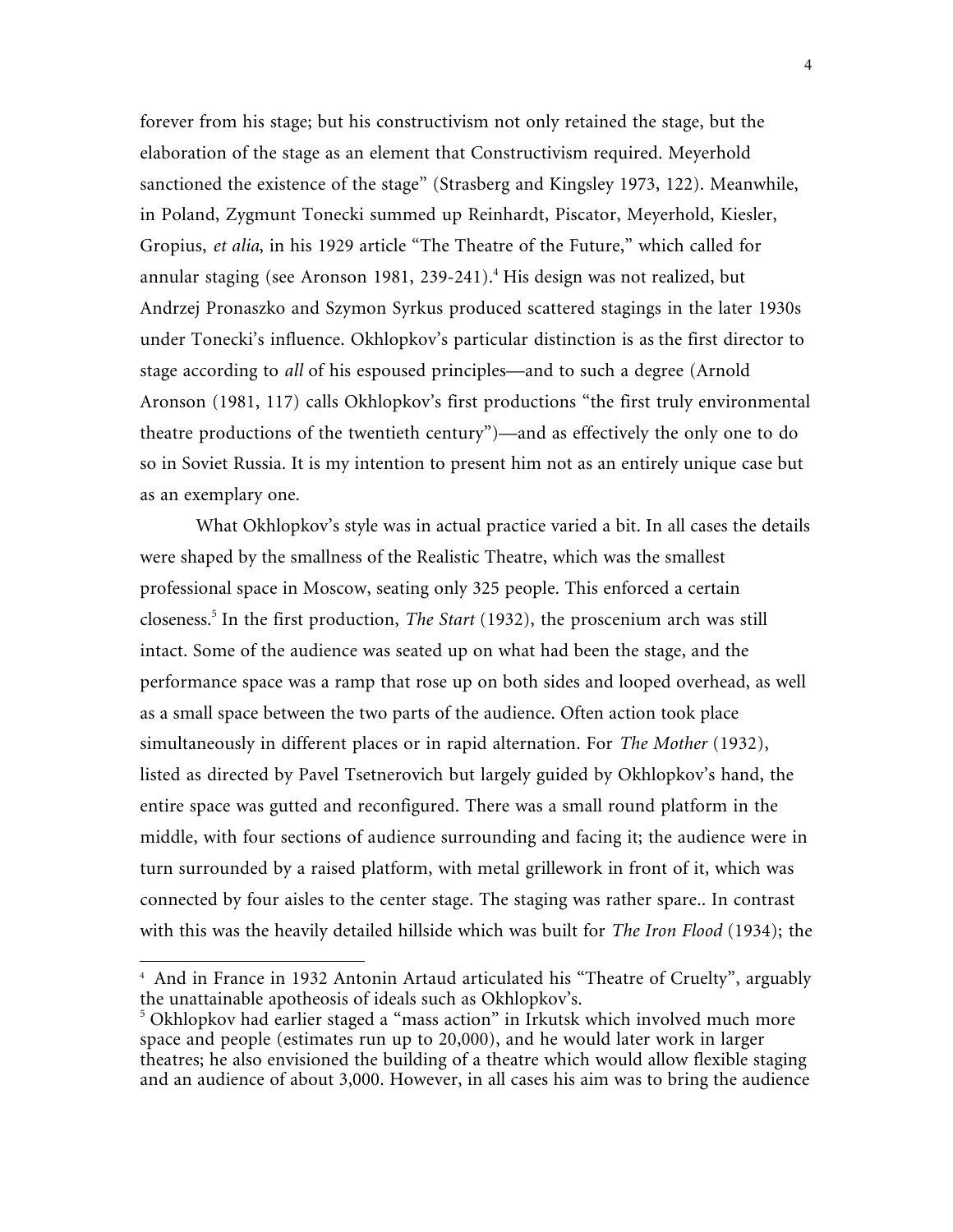audience butted right up against it—it jutted out like a W—and the entire auditorium was overarched by a blue cyclorama, so that the theatre became something of a genuine "environment".. The actors were busying themselves in character with things such as laundry and cooking as the audience came in, and they occasionally addressed patrons directly as the audience was being seated. Spare staging and highly "theatrical" techniques were returned to in *Aristocrats* (1935), which had two bare platforms joined at the corner in the middle of the auditorium, surrounded by the audience; montage action was again used, and scene changes and setting effects were accomplished by rather ostensive variants on the kabuki *kurogo.* The final two productions, *Othello* (1936) and *Colas Breugnon* (1937), had stages at one end and one or two sides of the house as well as pieces in the middle (a gondola, a landscaped island). *Colas Breugnon* "opened with a feast in which actors shared food and drink with the audience who sat on planks and barrels" (McLain 1982, 173), and the entire theatre was made to look like a forest glade.

## **II**

 $\overline{a}$ 

What, exactly, is it about this staging that conduces to a nascent postmodern? Perhaps this would best be broached by laying out what, exactly, I mean by *postmodern.* The classic statement is Jean-François Lyotard's: "Simplifying to the extreme, I define *postmodern* as incredulity toward metanarratives" (1987, 74). This is to say, the idea that there is one overall truth-system which can describe and subsume all narratives, all different perspectives and truth-systems, as was put forth in the evolutionary ethos of modernism (and many times before it), is called into question. This proceeds from an awareness of human existence—expressed in human interaction—as duelling truthsystems, singularities competing through language games. Lyotard espouses "the principle that any consensus on the rules defining a game and the 'moves' playable within it *must* be local, in other words, agreed on by its present players and subject to eventual cancellation. The orientation then favors a multiplicity of finite metaarguments, by which I mean argumentation that concerns metaprescriptives and is

and actors close together and virtually sharing space, whether in large numbers or small.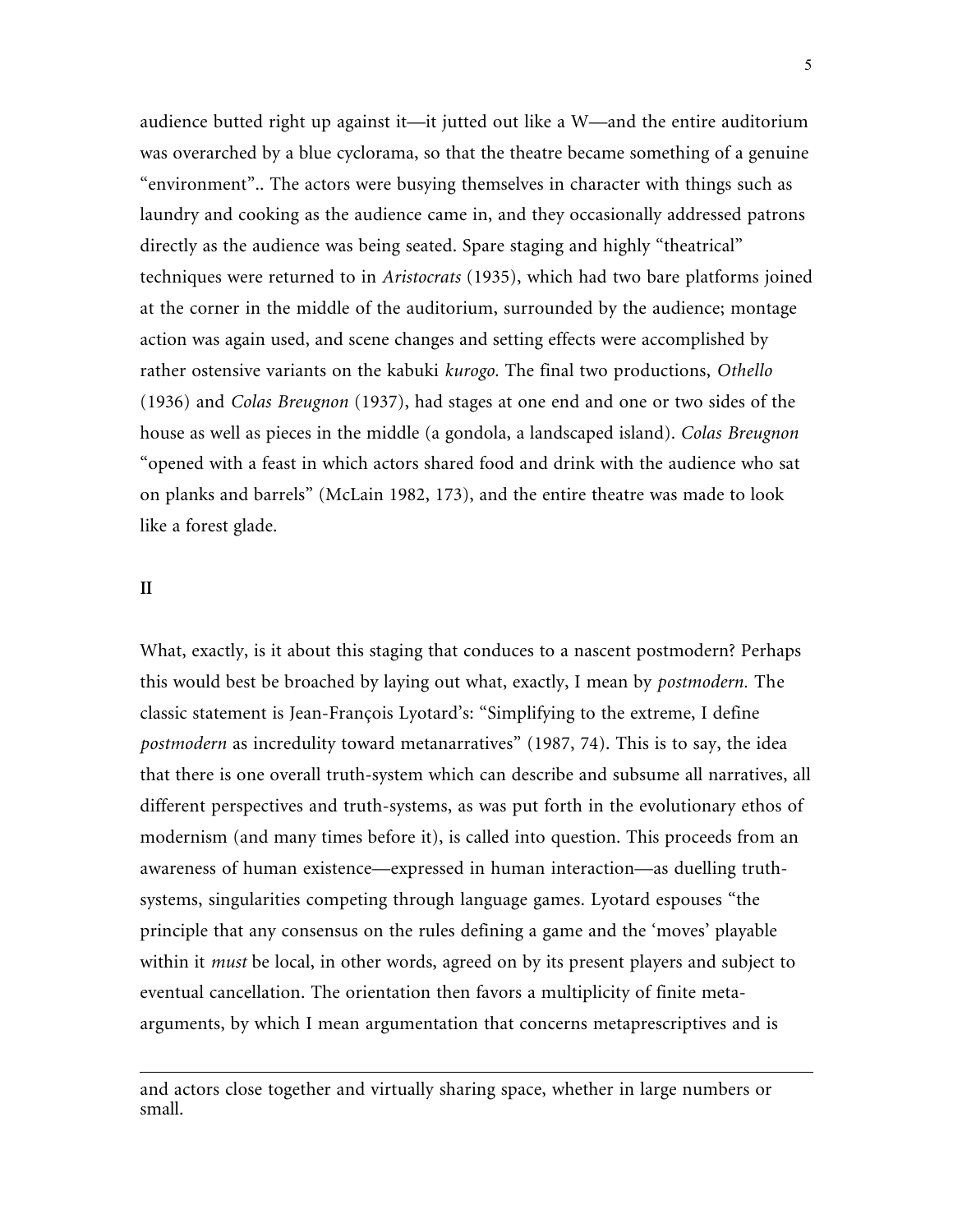limited in space and time" (89). The first awareness of this comes through the understanding of the fundamental distance involved in the act of communication, the impossibility of an exact match of meanings between sender and receiver. A result of this awareness is an overt focus on the signs which are used in communication, which leads to a rampant fragmentative quotationalism: this is postmodern*ism.* But that is a product, not an antecedent, of the postmodern condition.

The nascence of the postmodern must be understood in the context of its historical moment, as the next logical step after the Enlightenment apotheosis of the metanarrative of "scientific" empiricism. The same influences—for example, Okhlopkov's aesthetics—in other times would lend to other effects. It is, of course, well understood that the tenure of extreme resemblance to constitutive reality in theatrical signs was rather brief, and that "heightening" has for most of history been the accepted norm. But in a world where metanarratives are stable, a heightening represents greater ideality, or at the very least a plausible imitation or simple degradation, and is accepted as a natural offshoot of the constitutive system. The scientific, empiricist focus of the Enlightenment changed the focus to the immanent, to the physical world as the ultimate truth, to the empirically verifiable and scientifically accurate as the necessary standard for truth-value judgments. In order for the signs to remain transparent, they had to resemble the consitutive with great exactitude; otherwise, they reeked of artifice, of unreality, perhaps even of an outdated transcendental ideology. But the next step on this road is to find that even the understandings which attach to these empirical realities are uncertain, and that nothing is sure but the signs themselves.<sup>6</sup> All that is necessary for this is to render the act of signification opaque and to expose as not inevitable the ideology which drives the ideals. This step is (was) unavoidable, and Okhlopkov was neither the first nor the last to catalyze it.<sup>7</sup> (The thoroughness with

<sup>6</sup> The step after *that,* of course, is to doubt materiality itself and to return to the metaphysical or retreat to solipsism, but this is beyond the point which we are examining here.

 $\frac{7}{1}$  Aside from the theatrical examples cited above, there were, for instance, in the sphere of literature, Viktor Shklovsky's theories (and those of others of the Formalist school). In particular among these is the concept of *ostranenie*, variously translated with such terms as "defamiliarization" and "enstrangement". This is an idea of aesthetic effect (in particular in distinction between poetry and prose) as involving rendering signification opaque and questioning what had been taken for granted (see, for instance, Shklovsky 1990).. With the Formalists, the theory was articulated on the basis of existing works,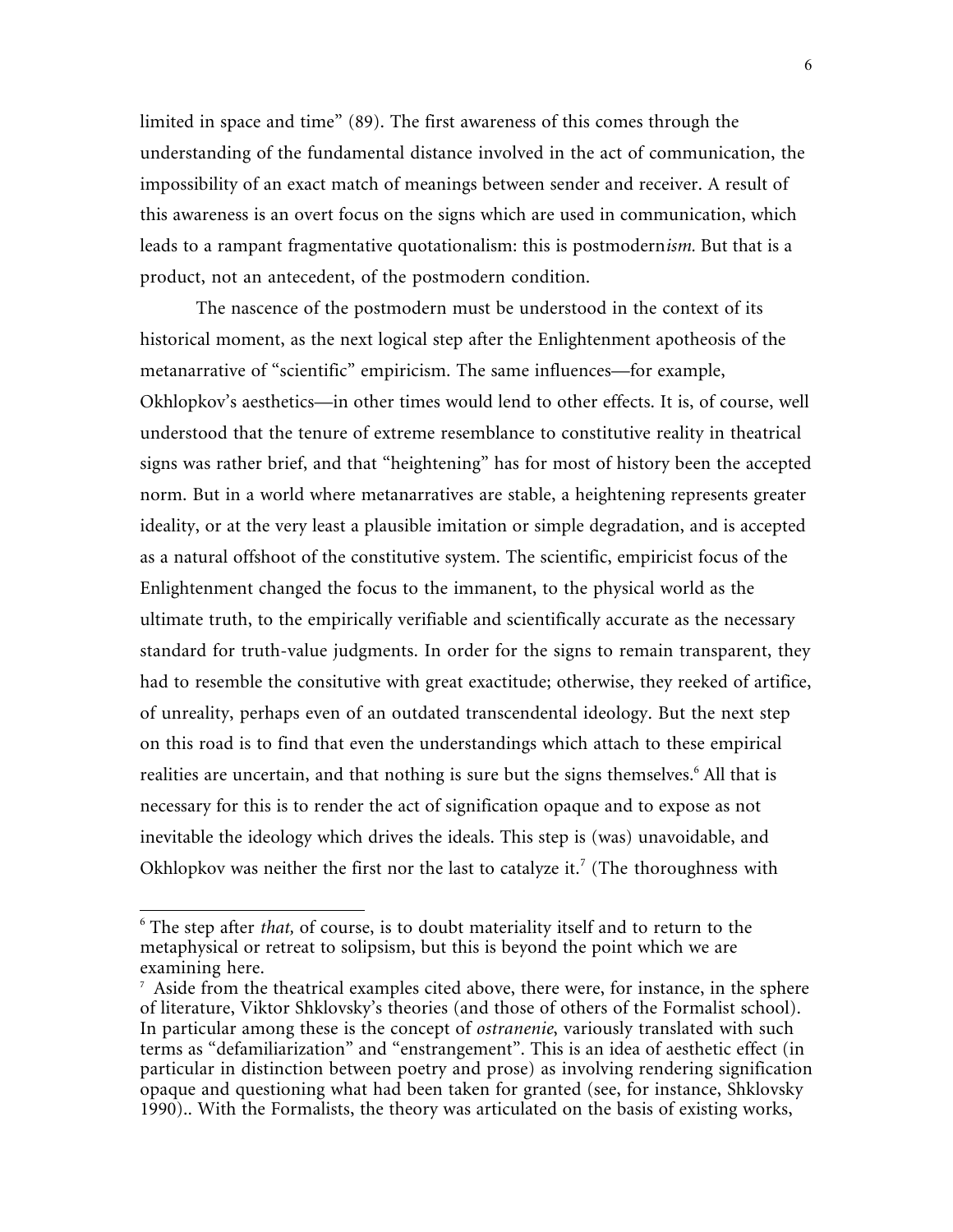which he deviated from the standard transparency of the sign was, of course, more salient.) Post-Enlightenment, "theatricality" can become an underlining of the material sign as the only constant, and thus an index of the disintegration of monadic meaning. Ultimately, in fact, the simple materiality of the sign is all that can be relied on, and it becomes an end in itself; consider Baudrillard (1987, 29): "For us the medium, the image medium, has imposed itself between the real and the imaginary, upsetting the balance between the two, with a kind of fatality which has its own logic."

Okhlopkov's staging first of all conduced to the postmodern in its bringing the audience and performers together in the same space. In doing this, it underlined the crucial distance which is involved in the act of communication, manifest through a difference between the spectator and the action which cannot be reconciled; it catalyzed an awareness of a plurality of realities, of the stage world—a subjunctive one contained within the act of an utterance—and the constitutive world existing in parallel, never reaching perfect communication.

It may seem an odd thing to assert that staging which brings the audience into closer contact with the actors would serve to accentuate their distance from the performance. For one thing, the very phenomenon of closeness will lend to greater emotional impact in the spectator's automatic cognition; for another, the closeness enables greater perception of detail. If any sort of direct contact—verbal or physical—is effected, it should engender in the audience a feeling of direct involvement. And that such staging is emotionally effective and absorbing is well-attested; consider this impression of a moment in *The Mother:*

> Nilovna, a small woman played by the actress Mel'nikova, descended [the] steps into the auditorium and, having descended, immediately turned to one of the spectators with some words (and this address was perceived as something natural, for Mel'nikova said it in a very ordinary voice), just as, for example, they turn to you in a tram with a request for you to pass a coin for them and you do it without thinking. And in that moment the entire auditorium felt in that spectator's position which arose as if there were a super-contact between both sides. (Iu. Iuzovskii, "Teatr Okhlopkova,"

using examples from such as Sterne and Tolstoy. But even allowing that 19th century fiction used *ostranenie*, the act of identification of it as a process lends a reflexive clarity which has a particularly strong catalytic effect on the development of a post-modern *weltanschauung*. Meyerhold drew some influence from the Formalists, and so they would also have had an at least indirect influence on Okhlopkov.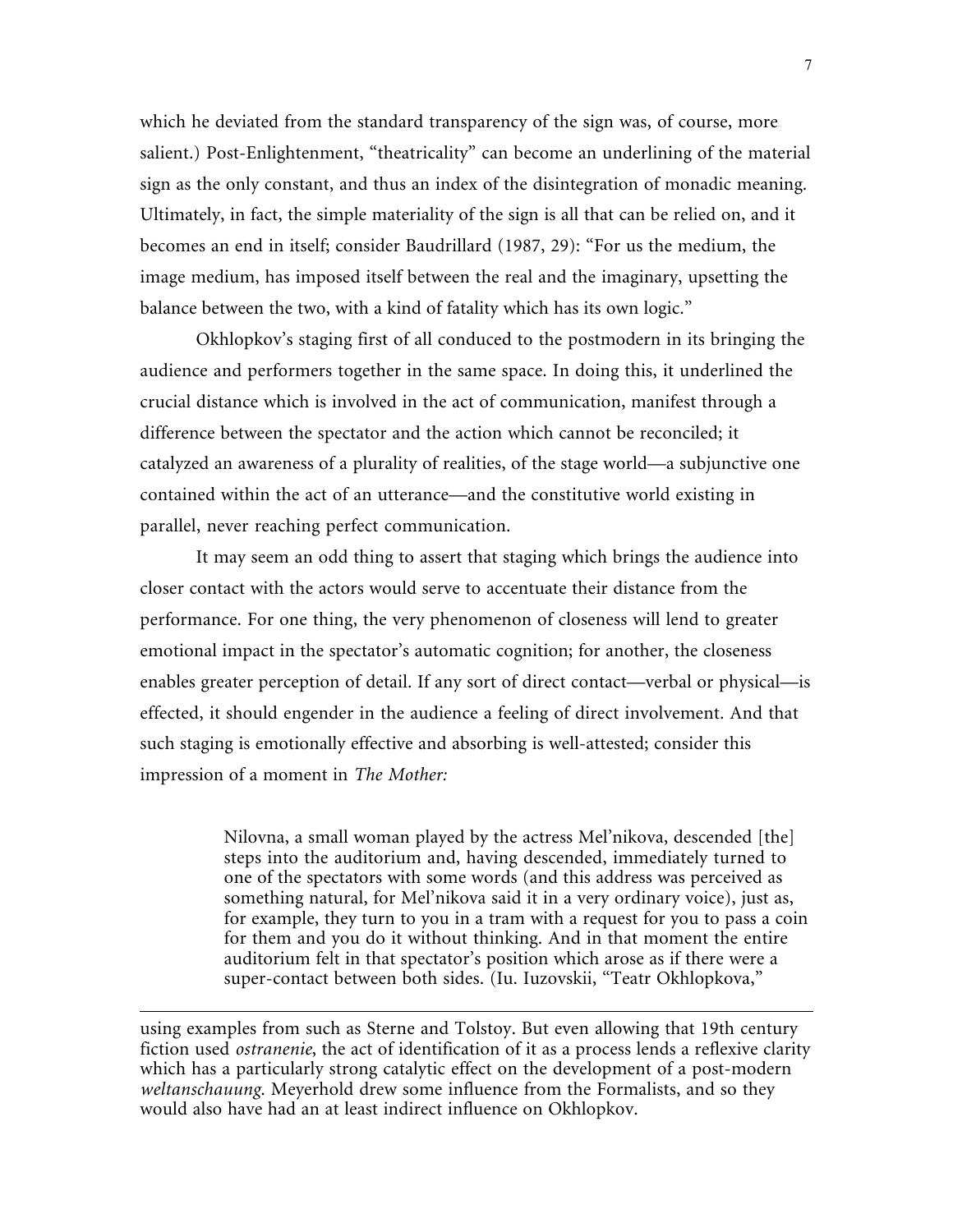*Zachem liudi khodiat v teatre: stat'i, ocherki, fel'etony raznykh let* (Moscow: Iskusstvo, 1964): 65-66; quoted in Southard 1980, 69.)

But this aesthetic effect does not ultimately equate with greater faith in signification; nor, for that matter, does it necessarily lead to more active involvement on the part of the audience. The question of frame is of paramount importance here. Erving Goffman explains the crucial understanding which pertains to the theatrical frame: "The central understanding is that the audience has neither the right nor the obligation to participate directly in the dramatic action occurring on the stage, although it may express appreciation throughout in a manner that can be treated as not occurring by the beings which the stage performers present onstage" (1974, 125). They may seem for a thrill of a moment to be in the same world, but the awareness quickly follows—and is underlined by being remembered—that they are not.

Consider this reaction to theatrical proximity expressed by Frances Mackenzie (quoted in Marshall 1975, 224):

> Watching a good and lively *Twelfth Night* production, I felt rather as if I were at a party where the hosts were in fancy dress but not the guests. Viola, in an aside, came right up to me and spoke with her face close to mine, but with her eyes looking just over my shoulder at someone in the row behind. I was rather embarrassed and felt I ought to make a polite and sympathetic reply, but was handicapped by my lack of fluency in Shakespearian blank verse. I wanted to recoil in my seat and pretend not to be there, but then, of course, I should have been failing in 'audience participation'.

The problem is clear: the proximity engenders in the cognitive processes automatic reactions developed for things which usually occur at such a range, but these reactions are immediately wrestled down by the awareness that the phenomenon perceived is within a different frame, one that by definition cannot interact with one's own. What if Mackenzie *had* responded in blank verse? Needless to say, it would have constituted an embarrassing disruption, a solecism in the communicational grammar of the moment. And when in *The Mother* the actress playing the Mother had a spectator hold her bread for a moment while she prepared a table, the transgression of the usual boundaries which that represented may have been striking (and perhaps somewhat subversive), but the spectator could not have engaged in any behavior which might have affected the action of the play. There may have been "a feeling that the spectators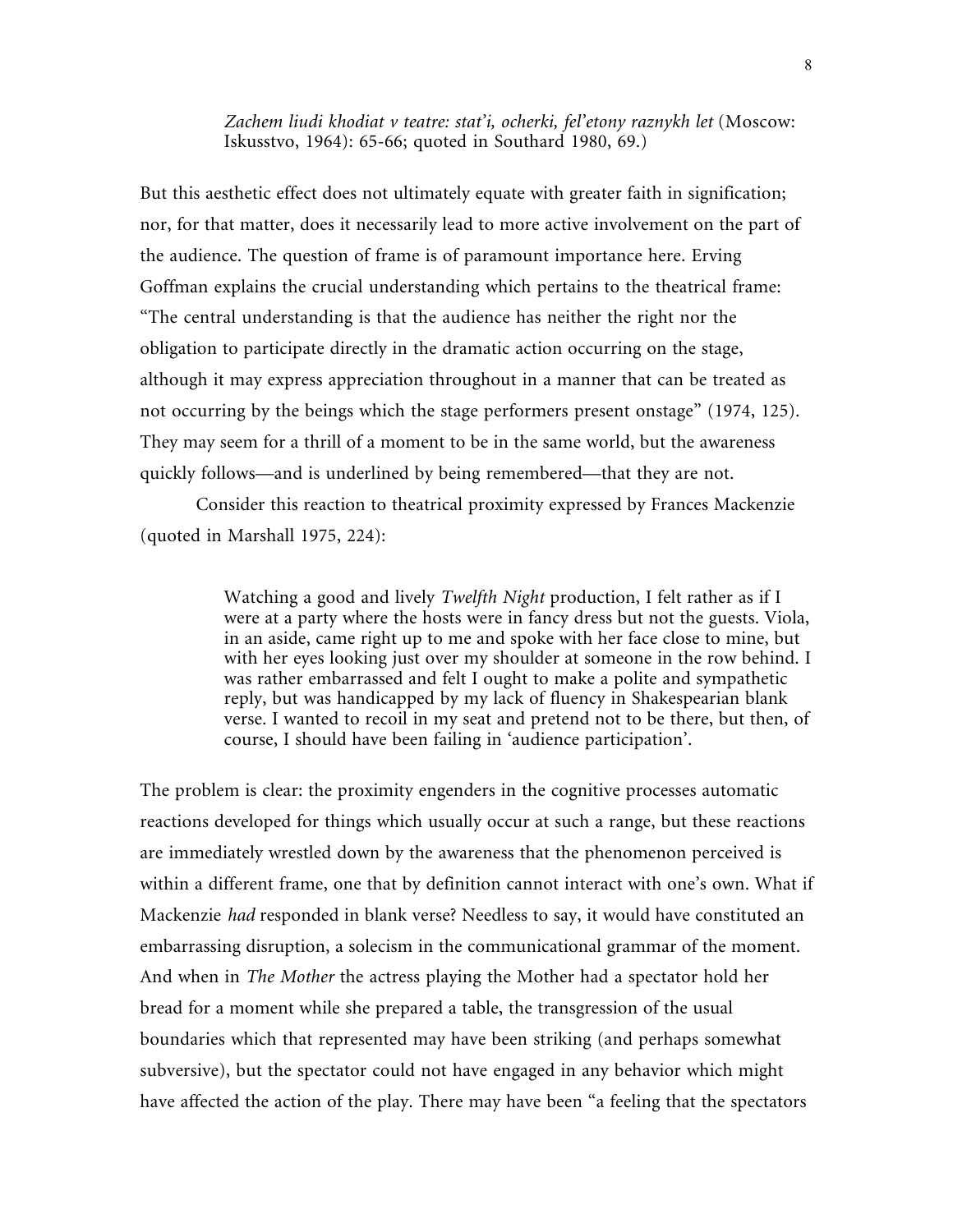could become participants at any moment" (McLain 1982, 117), but the fact is that they didn't and, really, they couldn't.

Likewise, in *The Iron Flood,* the hillside environment was striking, novel, more like being there than a box set would ever be, but no fool would ever have taken it as real presence; indeed, the proximity served again to underline the illusion, as Okhlopkov himself later admitted. "We wanted to turn set pieces into genuine hills—even mountains. But after all—the spectator sat right beside these prop roads, paths, hills and mountains. He had only to reach out his hand and run it along those 'wrinkles' on the road to see that it was not life but only make-believe. Even without putting out his hand it would have been easy to see this at a glance: there was no need to create this illusion, even to try to 'fool' the spectator" (N. P. Okhlopkov, "Ob uslovnosti: II," *Teatr* 12 (1959): 70-71; quoted in McLain 1982, 129). (For that matter, even had the play been performed on a genuine hillside, it would nonetheless have involved the distance of a frame.) Michael McLain analyzes one of the laudatory reactions to the play:

> Although Neznyj avers that the spectator lost his awareness of being in a theater, he contradicts this with his comments about applause and 'the vivid theatrical spectacle.' This would seem to indicate that something approaching a dual reality was created for the audience: they were simultaneously caught up in the 'reality' of onstage events to a remarkable degree, but with the applause and other signs of their appreciation they reacted in a way which still reinforced the awareness of the theater as convention and art. (118)

This "dual reality" was of course the automatic cognitive processing of phenomena followed immediately by the less habituated awareness of frame difference. The awareness of the communicative act enforces a frame separation, a different reality which will show its difference more as the parallax increases with reduced distance. Traditional staging which maintains a separation between actors and audience never brings the action so close that ramifications and frame-appropriateness have immediate importance. They are brought to the fore by bringing the actors closer to the audience. There is perceptual proximity, which has impact, but the longer-term and more subtle, secondary-level effect is distance, an awareness of separate realities.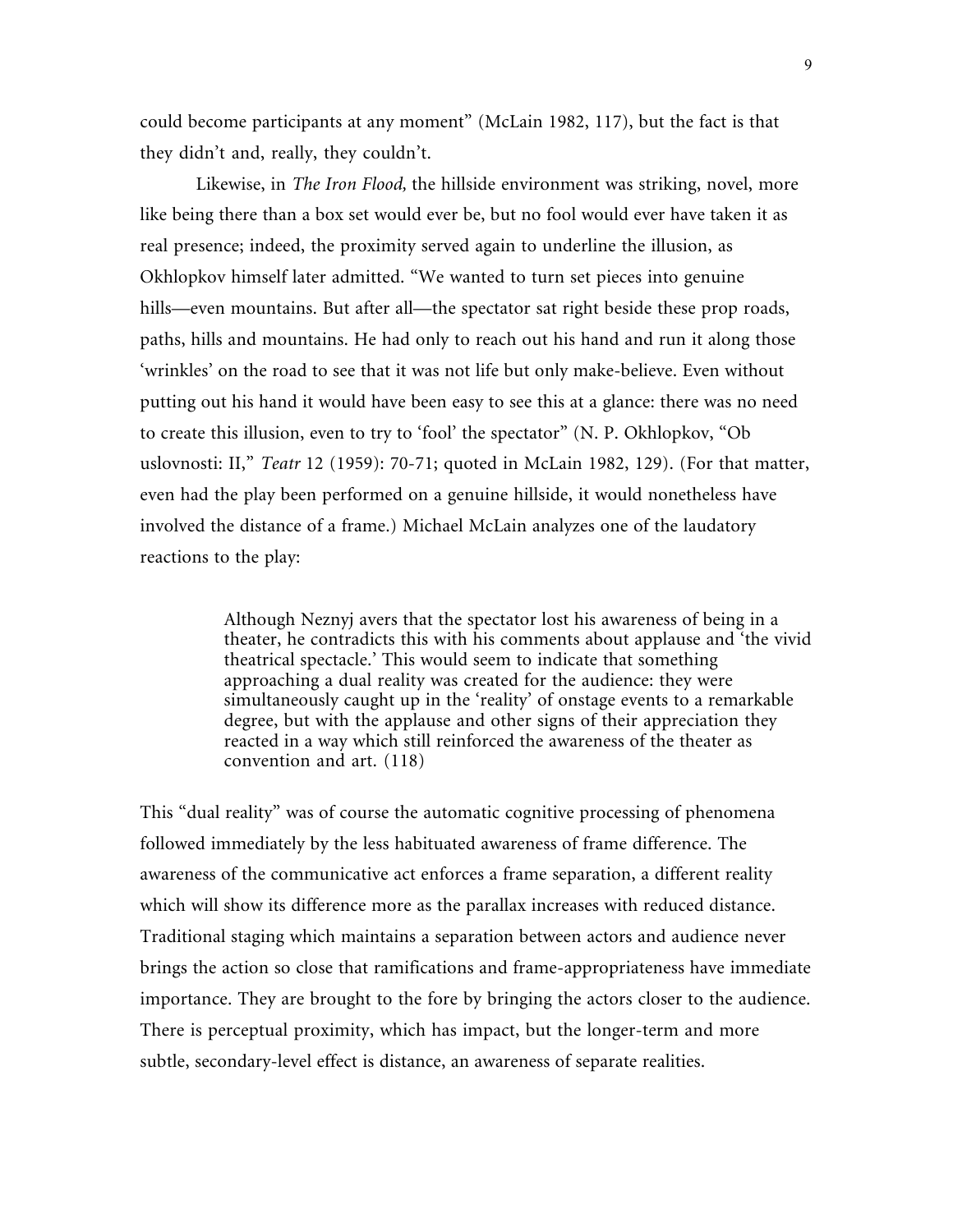The second aspect of Okhlopkov's Realistic Theatre staging that was incipiently postmodern was its style, its "language": its use of music and montage and, in some of the productions, overtly "theatrical" usages. The audience, having been made aware of the difference, that is to say distance, between communicative parties and between the realities involved, were also made aware of the difference, that is to say lack of similarity, between the two worlds, and their attention was focused onto the signs themselves, the vehicles of signification. This could act against the seeming transparency of the signs, adding a degree of opacity.

Examples are readily forthcoming. The most overtly "theatrical" of the Realistic Theatre productions was *Aristocrats*. The stage platforms were bare, with a few painted screens as decor. "The actual props required in the business," Norris Houghton recalls,

> were brought on in the full light by blue-masked and dominoed attendants who in function suggested the Chinese property man. They would run on in full stage light carrying a telephone, for example, and would hold it while a character made his call; when the business was completed they would run off taking the phone with them. Or when a table was required two of these men would enter with a piece of green baize which, squatting on the floor, they would hold taut between them to suggest the table top. The rest of the play, the dialogue, the costumes, were realistic, and the combination of these conventions with the realism I found disturbing. (1938, 171)

Other productions also confronted the spectator with the form as much as with the contents (which earned them the criticism of "formalism"—which, as McLain puts it, "essentially meant that the production was fresh and entertaining and could so be accused of allowing these qualities to obscure the ideological content" (103); the label had gained, in its use as an epithet, a definition considerably looser than that intended for it by its original users). Jay Leyda wrote of *The Start:* "By means of new demands and shocks, by levels, by light, by sound (speech, music, noise), by the balanced use of every space and object, by terrific control of actors, by playing at all levels of intensity, by being surrounded (literally) by the play—an exciting evening" (quoted in McLain 1982, 101). In *Othello,* elements of Shakespearean, Chinese and Classical Greek staging were combined; for instance, a chorus was added to sing during the strongest moments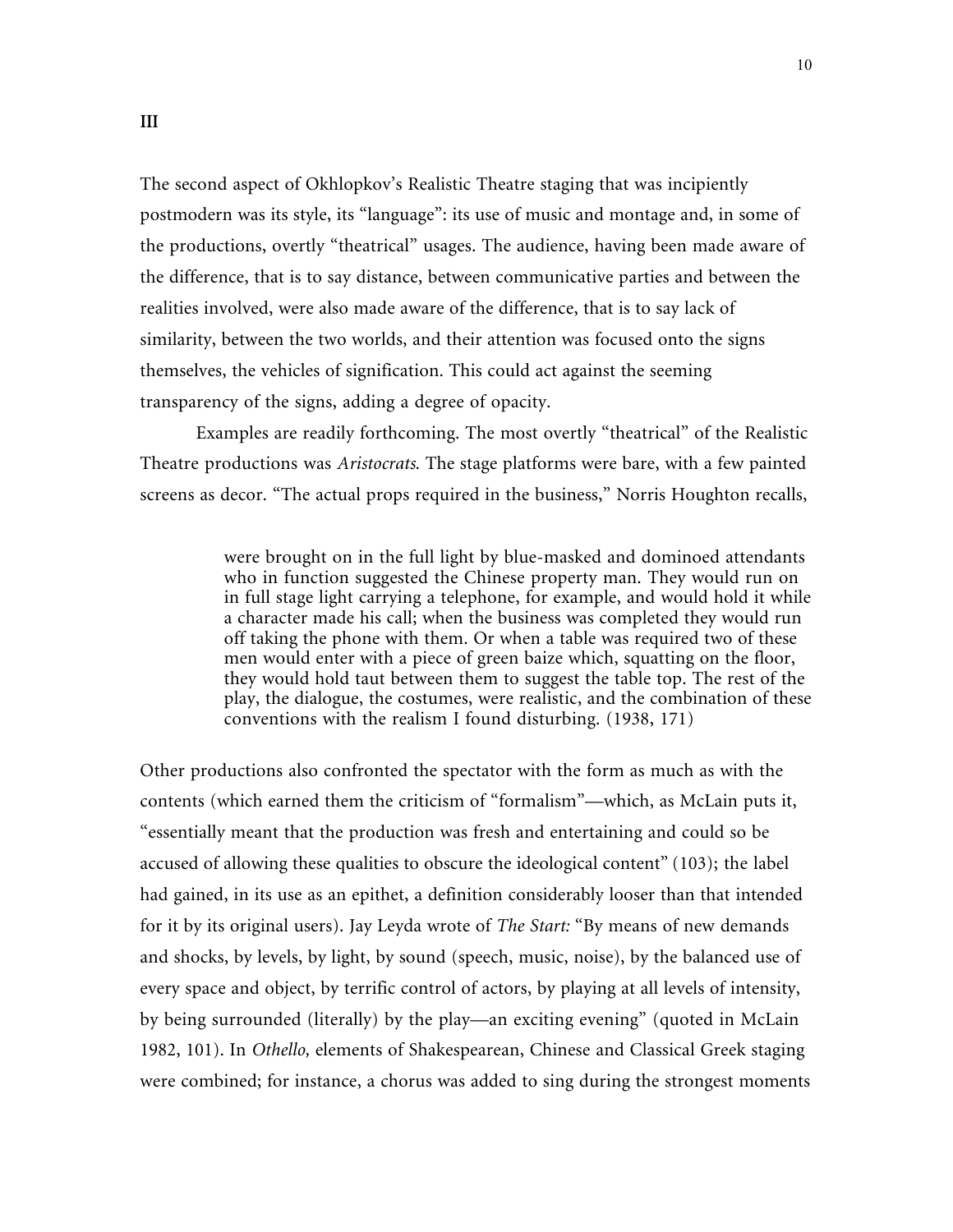of the play (see Southard 1980, 107). In *Colas Breugnon,* "Okhlopkov used soft, delicate plays of light, orchestrated by a musical background, that followed the change of musical rhythm and mood that mirrored the changes within the play" (Southard 1980, 110). Even the realistic detail of *The Iron Flood* was made as an intrusion into the usual audience space, a deliberate attempt to shock (see McLain 1982, 120).

The intellectual stimulation of such theatrical innovations would no doubt be exciting and involving for many audience members. Their role in the performance, as interpreters, was unquestionably foregrounded. This is as Okhlopkov wanted: "Thus we assert the realism of the theatre through theatrical means, appealing to the imagination of the spectator and at the same time providing it with a powerful stimulus. Thus the audience co-operates with the actors in every performance, so that the actors applaud the audience as well as the audience the actors" (van Gyseghem 1943, 195). In a worker's paradise, all will cooperate in harmony. But the very awareness of the cooperation involved in the communication, the understanding that the receiver makes a contribution to the meaning and that it therefore is not indisputable and transparent, is the seed of the postmodern plant.

In transparency of signification Herbert Blau discerns solipsism, hegemony, a view through a lens which does not reveal that it is a lens. "This is the space without boundaries in which ideology seems to merge with the structure of the unconscious, from whose (unimagineable) coign of vantage there is no frontier to cross because there is no geography, nor existence but its own" (1992, 431). Ideology—which is really to say metanarrative, or a brand thereof—is key here. Consider what Fredric Jameson (1993) cites as "the great Althusserian (and Lacanian) redefinition of ideology as 'the representation of the subject's *Imaginary* relationship to his or her *Real* conditions of existence'" (89). "The Althusserian formula, in other words, designates a gap, a rift, between existential experience and scientific knowledge: ideology has then the function of somehow inventing a way of articulating these two distinct dimensions with each other" (91). It allows the illusion of transparency in communication. "What we call ideology," Paul de Man explains, "is precisely the confusion of linguistic with natural reality, of reference with phenomenalism" (1986, 11). That which turns the focus to the linguistic function, to the necessary assumptions underlying meaning, will not rid us of ideology—which could hardly be possible unless it were to turn us into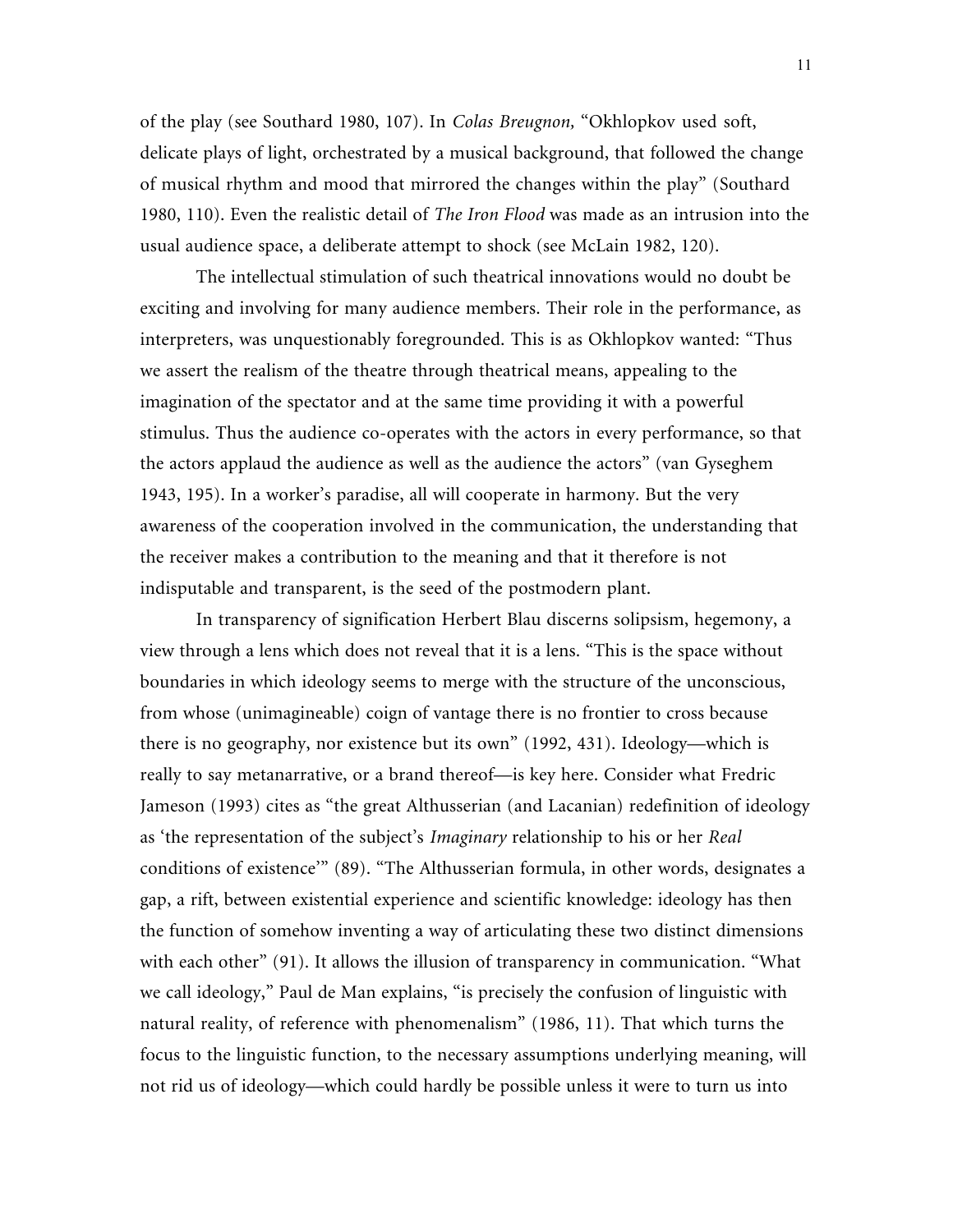vegetables—but it will force an acknowledgement of it and a consequent understanding that metanarratives are not rock solid and indisputable.

In an ideocracy such as Soviet Russia, this could naturally be a problem. The postmodern is, from the beginning and by definition, inimical to ideocracy of any type. We will recall that incredulity towards metanarratives leads to "the principle that any consensus on the rules defining a game and the 'moves' playable within it *must* be local, in other words, agreed on by its present players and subject to eventual cancellation. The orientation then favors a multiplicity of finite meta-arguments, by which I mean argumentation that concerns metaprescriptives and is limited in space and time" (Lyotard 1987, 89). What this means is that, with Lyotard and Deleuze, one will "seem to favour the supervention of a micropolitics which will attend to the local and the specific without recourse to some grand programme or macropolitical theory such as Marxism, or psychoanalysis, or evolutionary progress" (Docherty 1993, 4). Ideology and metanarratives can only be applied pragmatically, not dogmatically and universally, for their universality has been denied.

Ideocracy is thus especially vulnerable to the deconstructions of postmodernism because it relies on the stability of a single meaning-system, a single metanarrative.<sup>8</sup> Ernesto Laclau analyzes one of the aspects of Marxism which are vulnerable in this respect.

> Consider, for example, the category of 'class' within Marxism. Central to the series of recent exchanges are the following questions: Is it classes or social movements that constitute the fundamental agents of change in advanced industrial societies? Or, is the working class in the process of disappearing? But these questions are quite secondary because, whatever answers they elicit, they *presuppose* what is fundamental: the obviousness and transparency of the category 'class'. . . . It is precisely the limitation of responses that keeps alive the sense of a question. (1993, 331)

And the postmodern, for its part, dissolves the limitation of responses and renders categories opaque.

But the effects also come in ways even more directly pertinent to the case of Stalinist Russia. The Soviet Union of the 1930s was only questionably Marxist, but it

<sup>8</sup> Other systems, such as late capitalism (see Jameson), are based on fluid media of symbolic exchange and are thus well-suited to the postmodern.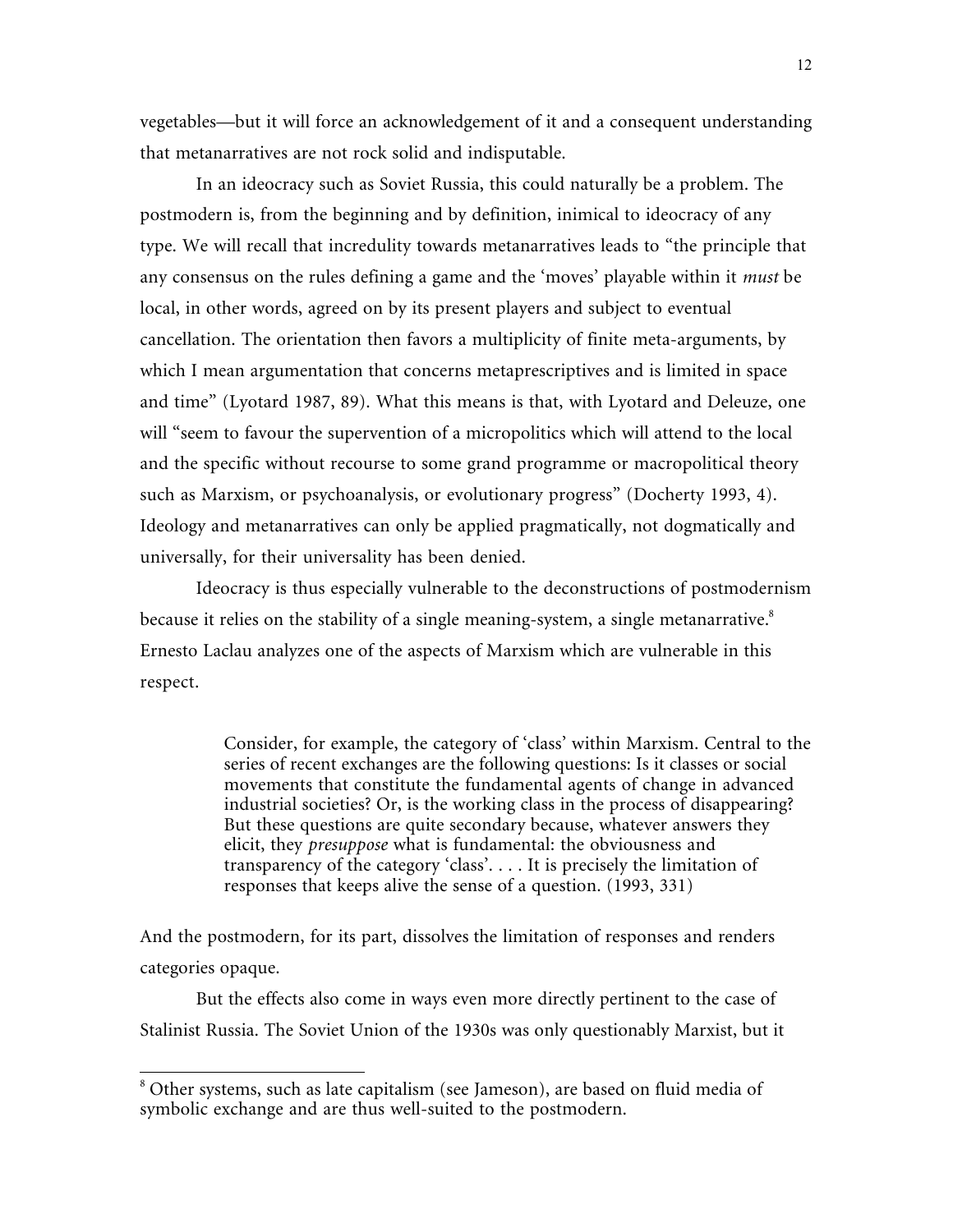was very much subject to a view of humanity striving for a single apotheosis, one grand ultimate state of being, and it was stridently apparent to all and sundry even in that time and place that anything which might question the values driving this quest could weaken it. A single quest seemed to call for a single artistic style, one that would directly aid that quest, one which would keep people's minds focused on the one thing. This was "Socialist Realism." Party spokesman Andrei Zhdanov formulated it as follows:

> Socialist realism, being the basic method of Soviet literature and criticism, requires from the artists truthful, historically concrete representation of reality in its revolutionary development. Moreover, truth and historical completeness of artistic representation must be combined with the task of ideological transformation and education of the working man in the spirit of socialism. (Southard 1980, 83)

The very details of its prescriptions in themselves tend to prohibit much of Okhlopkov's innovation. But the Realistic Theatre's work also represented more: first, the simple fact of its presence as an exception was an enforcement of pluralism, an infraction. Beyond that, its ostension of forms was viewed as a distraction from the importance of the message. This is noteworthy: the forms, whether or not in the grand scheme of things they were actually new, were obtrusive in that time and place for being different. More than this, even, and perhaps only inchoately sensed by most of Okhlopkov's critics (or, for that matter, his supporters), was the crisis of faith in metanarrative which the Realistic Theatre staging served to catalyze. Even if one could remain true to one ideology, one would always be aware of others as viable options; ideocracy, especially of the Soviet sort, requires an unswerving belief in only one. The very concept of ideology, in fact, was a weapon, a club with which to beat down the fractious. Within the sphere of a metanarrative which claims exclusive patent on the truth, other ideologies are falsehoods, obscurers of transparent meaning. The necessary response to those who make signification opaque is to say that it is because they have gone over to falsehood, and that were they to return to truth all would be clear. The "formalism" of the Realistic Theatre was, not surprisingly, seen as a sort of falsehood.

From *The Start,* Okhlopkov's staging drew fire. His first production at the Realistic Theatre was condemned for formalism, for distracting from the message with its obtrusive stylistic innovations. Not that it was universally condemned: there were, as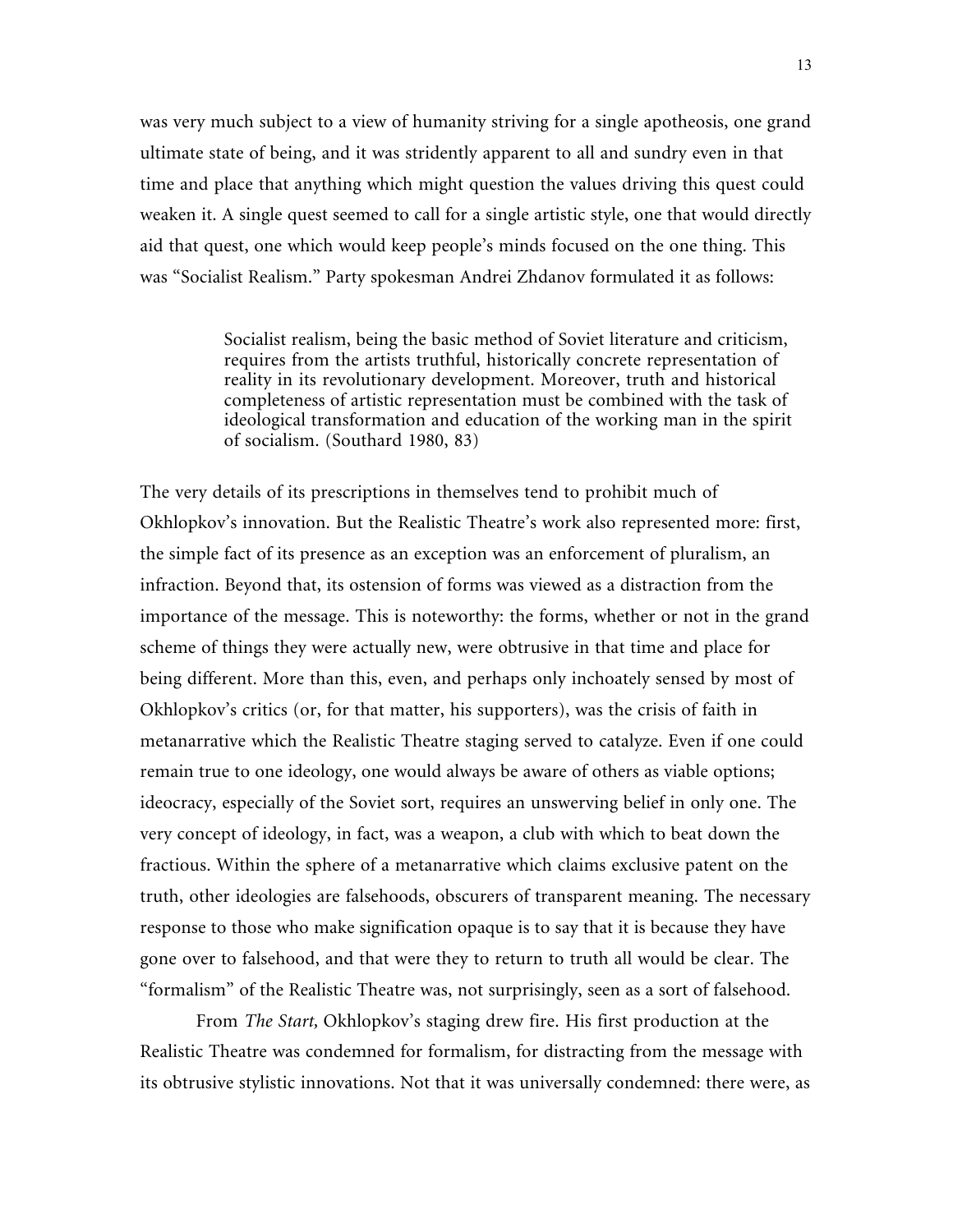always, those who took more liberal stances, but they were not the voices of the powersthat-were. And again with *The Mother,*

> [t]he progressive critics recognized [it] for the socially viable, ideologically sound and artistically effective production that it was. But the conservative view was still stridently negative. The critic E. Beskin wrote that with the production Oxlopkov had proved himself 'a formalist, a rationalist, an anarchist building a bridge in the air with no foundation in lives, psychosocial content.' . . . Within each new production the seeds which had been sown for the dissolution of the Realistic Theater were being nurtured by reviews like Beskin's. It was not a time to be charged with such sins. (McLain 1982, 119)

After *The Iron Flood,* one of the major critics, Boris Al'pers, wrote, "The innovation of this theater is confined to stunts and technological 'bright ideas' which are very poor and limited in scope. This theater wants to amaze the audience with its unusual stage carried into the auditorium and the loud gaudiness of its productions. At the root of this theater's recent work lies a coarse naturalism coupled with a weakening of the ideological content" (Boris Al'pers, "*Zeleznyj potok* u Oxlopkova: 11 Marta 1934 g.," in *Teatral'nye ocerki: 2 :Teatral'nye prem'ery I diskussii* (Moscow: Iskusstvo, 1977): 246- 248; quoted in McLain 1982, 128). *Aristocrats* was likewise criticized, but the play's contents—a glorification of the Baltic-White Sea Canal project—gave sufficient license for endorsement and success.

In 1936, however, a series of three articles under Stalin's signature appeared in Pravda condemning formalism.<sup>9</sup> In response to these, five self-criticism meetings were organized for the theatre artists of Moscow. Okhlopkov, who was more interested in surviving than in making a strident point, responded to official criticisms of his work with appropriate abjection. "[N]ot having overcome the petty-bourgeois ideology in myself, the philistine ideology of the futurists . . . I could not communicate to the spectator the true sense of these productions" (N. P. Okhlopkov, "Protiv formalizma i naturalizma: Diskussiia u teatralnykh rabotnikov: Vyustuplenie oshibki moei raboty," *Teatr I dramaturgiia* 4 (1936): 196-7; quoted in Southard 1980, 102). One would do well, however, to consider that he also at the same time apologized in advance for the errors in his production of *Othello* which was to open soon after. But Okhlopkov, we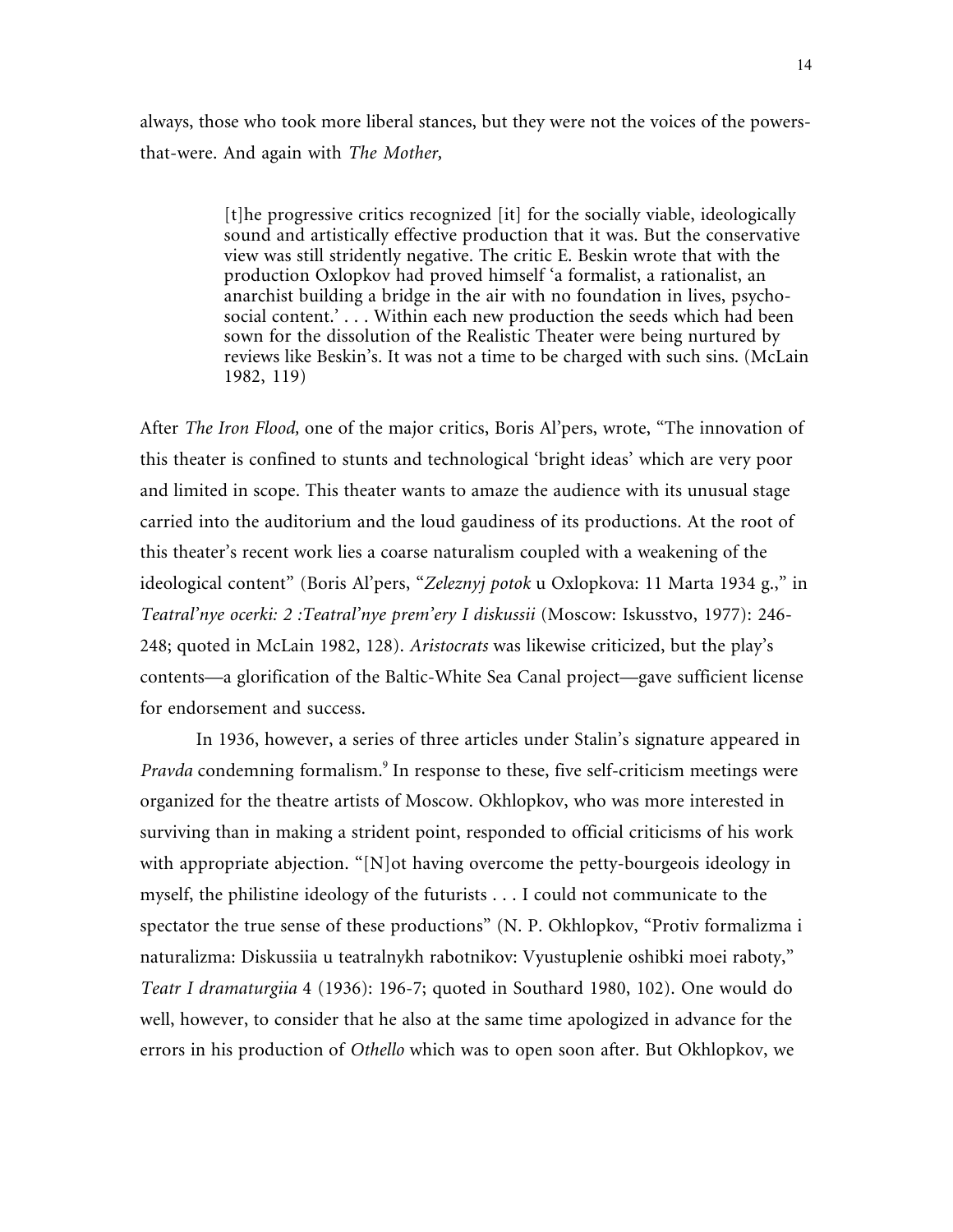should be sure to remember, was himself an ardent supporter of socialism. He had no wish to deconstruct the metanarrative to which he subscribed; the plays which he produced, at the Realistic Theatre as later, were in text very solid Soviet stuff (or—as with *Othello*—at least not anti-Soviet). His aim was to bring the audience and the actors closer together, as we note, "so that the actors applaud the audience as well as the audience the actors." Indeed, Norris Houghton noted that "in the Realistic Theatre spectators and actors look much the same . . . : there will be Red Army uniforms on the stage and in the house; there will be shawl-shrouded women and rough-bloused men in both places" (Houghton 1938, 170). But, inevitably, in the joy in the use of the theatrical means, in the bringing into proximity of audience and actors, and in the very innovation which this style represented, Okhlopkov's own ideology—along with any and all—was subtly being undermined. His karma, one might say, was running over his dogma. The positivist ethos was already well-formed, and the next step after questioning metaphysics would naturally be an uncertainty regarding the ultimately unverifiable act of understanding; given the right nudge, the result could not but be a weakening of the absolute faith in transparency of signification, and thus in metanarratives.

The result also could not but be a weakening of the faith of the Soviet government in Okhlopkov's viability as an artistic director. *Othello* and *Colas Breugnon* did not fare well, and in 1937 the Realistic Theatre company was merged with Tairov's Kamerny Theatre and moved into their space, one which did not allow for much manipulation. In the long run, Okhlopkov was able to save himself through his work in film, becoming something of an icon of the Soviet worker through his performances in *Lenin in October, Lenin in 1918* and *Alexander Nevsky.* He was ultimately given another theatre, but one which, having historical significance, could not be gutted and reconfigured. He continued to innovate as he could, but the potentially postmodern effects of his work had been somewhat weakened.

<sup>&</sup>lt;sup>9</sup> These were "Confusion Instead of Music," on 28 January, "Falseness in the Ballet," on 6 February, and "On Slovenly Artists," on 6 March.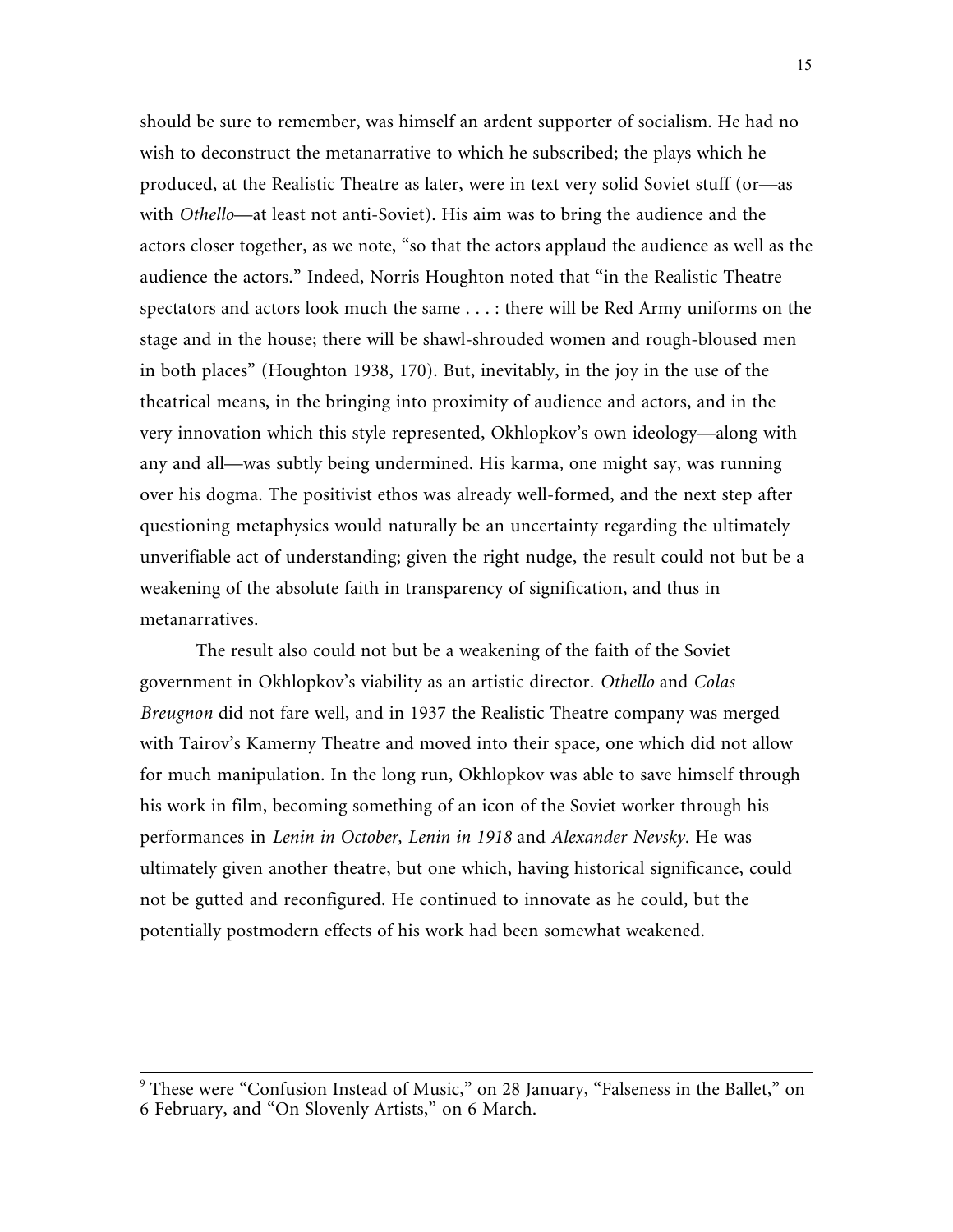$\overline{a}$ 

The question may arise as to whether Okhlopkov's work was in fact modernist: it was labelled "formalist", after all, which could tend to imply a modernist slant, $10$  and its focus on finding the most effective means of theatrical communication may seem to smack of the modernist emphasis on materials. It is the question of difference (as in Derrida) which makes it clear that it was not. Whether strict modernism in theatre is possible at any rate is subject to question; Nick Kaye (1994) asserts that it is not, and quotes one of the priests of modernism in art, Michael Fried: "*Art degenerates as it approaches the condition of theatre*" (28; emphasis in original). The basis of modernism is the idea of the self-sufficient apotheosis of the materiality of a given artistic form, the cleansing of the media of any scintilla of signification, signification being a thing which automatically brings in and relies on things external to the material of the work. "In striving toward 'essence' the modernist work seeks to realize qualities and values which are legitimate *in their own terms,* and so to transcend the play of difference Derrida reveals in an appeal to the 'transcendental signified' and so the *presence* of meaning" (17; emphasis in original). The idealization of a closure of reference, a self-sufficiency of meaning, trades on the assumption that what it idealizes is even possible. A postmodern sensibility finds that it is not, that there can be no closure of meaning, for there is always a difference between what refers and what is referred to—in fact, anything which relates to nothing external to itself is incapable of conveying meaning (for example, "A is not B and B is not A" means nothing without further explanation)—and a difference between understander and understood. That the medium has interposed itself between the real and the imaginary does not mean that the sign becomes self-sufficient; it must always at least *seem* to refer to something beyond itself. In terms of Okhlopkov's work, it should by now be clear that the very idea of closure was undermined, and the act of signification was underlined.

Okhlopkov's significance in theatrical history is not, and most likely will never be, remembered primarily for the contribution of his style to the emergence of the postmodern. This is perhaps at least in part because the postmodern itself has acquired

<sup>&</sup>lt;sup>10</sup> This is not to say that the Formalists were modernists, but simply that much that was modernist was tarred with the brush of "formalism".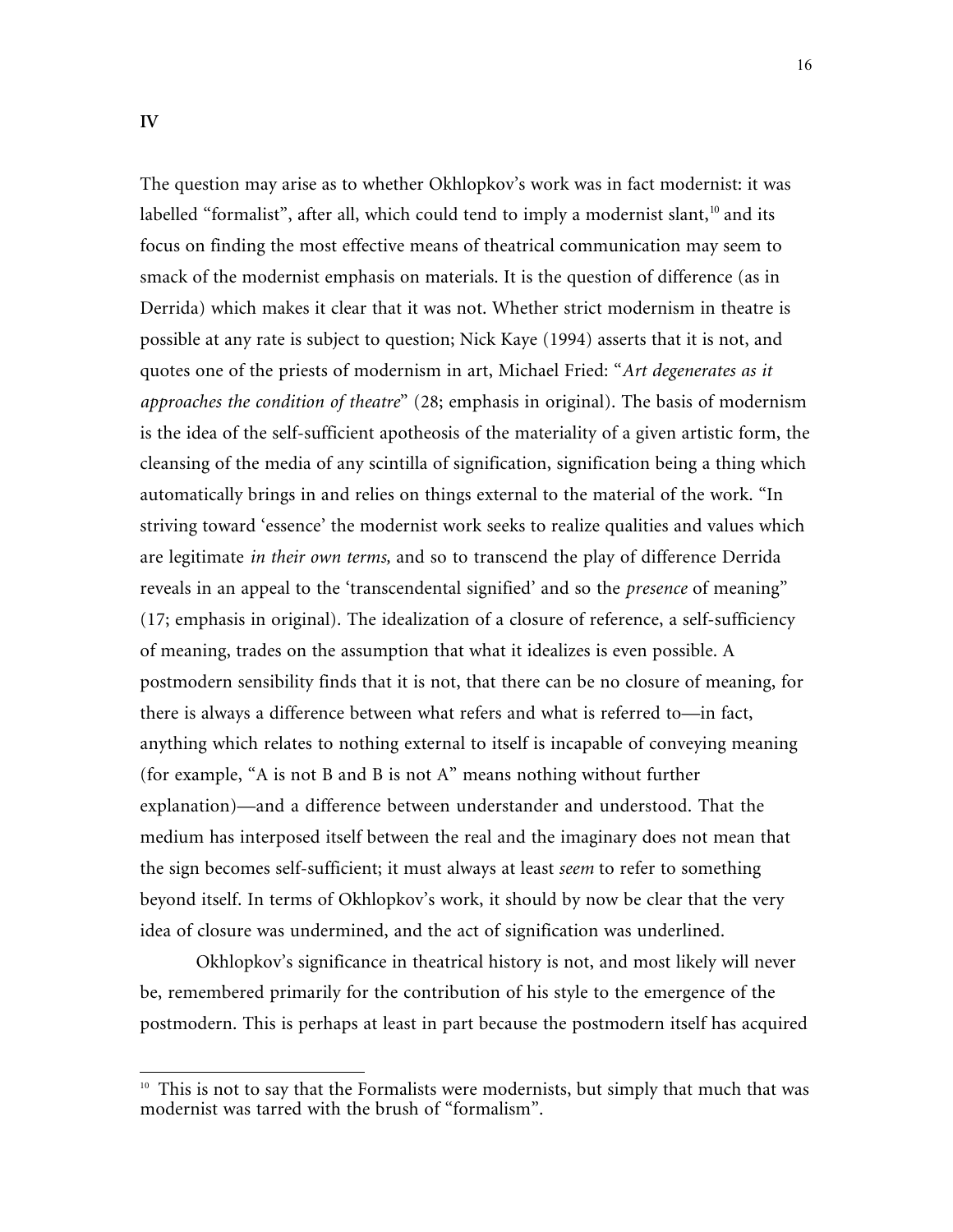a certain invisibility—it is, after all, and in spite of itself, a metanarrative too. Even if the standard staging style remains non-"environmental", the plurality of possible theatrical forms and arrangements is largely taken for granted nowadays (at least in the circles of those who are likely ever to hear of Okhlopkov), which means that the postmodern project has been quite successful. Nevertheless—or perhaps even because of these facts—it bears reminding that the qualities for which Okhlopkov is remembered were in fact both products and causes of the nascence of the postmodern, whatever else they may also have been, and their relation to the dominant politicocultural sphere of their time and place is a valuable illustration of the inseparability of the political and the aesthetic.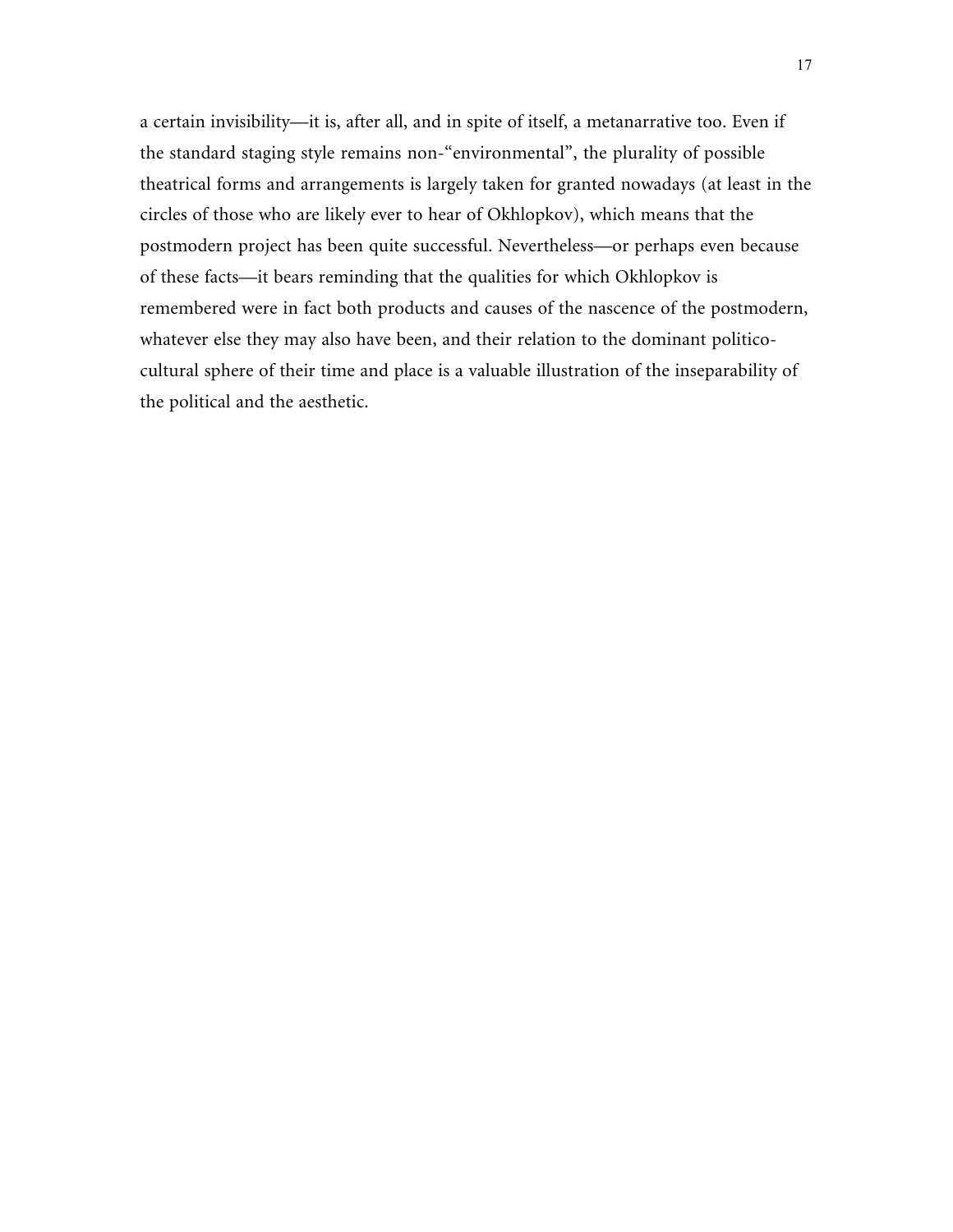## **References**

- Aronson, Arnold. 1981. *The History and Theory of Environmental Scenography.* Ann Arbor: UMI Research Press.
- Baudrillard, Jean. 1987. *The Evil Demon of Images.* Sydney: The Power Institute of Fine Arts.
- Blau, Herbert. 1992. "Ideology, Performance, and the Illusions of Demystification." In *Critical Theory and Performance,* ed. Janelle G. Reinelt and Joseph R. Roach. Ann Arbor: The University of Michigan Press.
- Burian, Jarka M. 1976. "Emil Burian: D34-D41." *The Drama Review* 20:4 (T72, March 1976), 95-116.
- de Man, Paul. 1986. *The Resistance to Theory.* Manchester: Manchester University Press.
- Docherty, Thomas. 1993. "Postmodernism: An introduction." In *Postmodernism: A Reader,* ed. Thomas Docherty. New York: Columbia University Press.
- Goffman, Erving. 1974. *Frame Analysis.* Cambridge MA: Harvard University Press.
- Houghton, Norris. 1938. *Moscow Rehearsals.* London: George Allen & Unwin.
- Jameson, Fredric. 1993. "Postmodernism, or The Cultural Logic of Late Capitalism." In *Postmodernism: A Reader,* ed. Thomas Docherty. New York: Columbia University Press.
- Kaye, Nick. 1994. *Postmodernism and Performance.* New York: St. Martin's Press.
- Laclau, Ernesto. 1993. "Politics and The Limits of Modernity." In *Postmodernism: A Reader,* ed. Thomas Docherty. New York: Columbia University Press.
- Lyotard, Jean-François. 1987. "The Postmodern Condition." In *After Philosophy,* ed. Kenneth Baynes, James Bohman, and Thomas McCarthy. Cambridge MA: The MIT Press.
- Marshall, Norman. 1975. *The Producer and the Play.* London: Davis-Poynter.
- McLain, Michael Sidney. 1982. "N. P. Oxlopkov: A Critical Life in the Soviet Theater." Ph.D. diss., University of Washington.
- Shklovsky, Viktor. 1990. *Theory of Prose.* Trans. Benjamin Sher. Elmwood Park IL: Dalkey Archive Press.